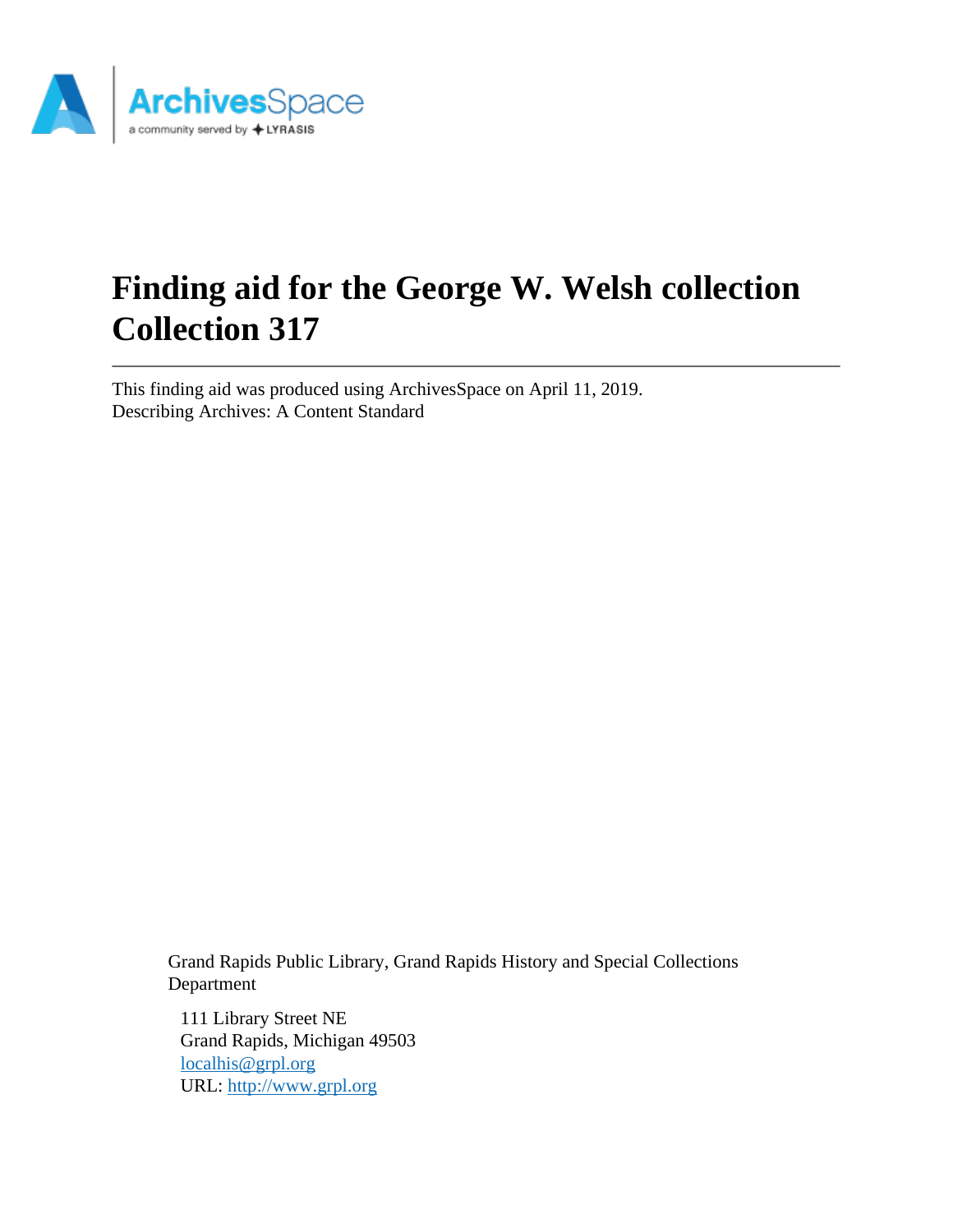# <span id="page-1-0"></span>**Table of Contents**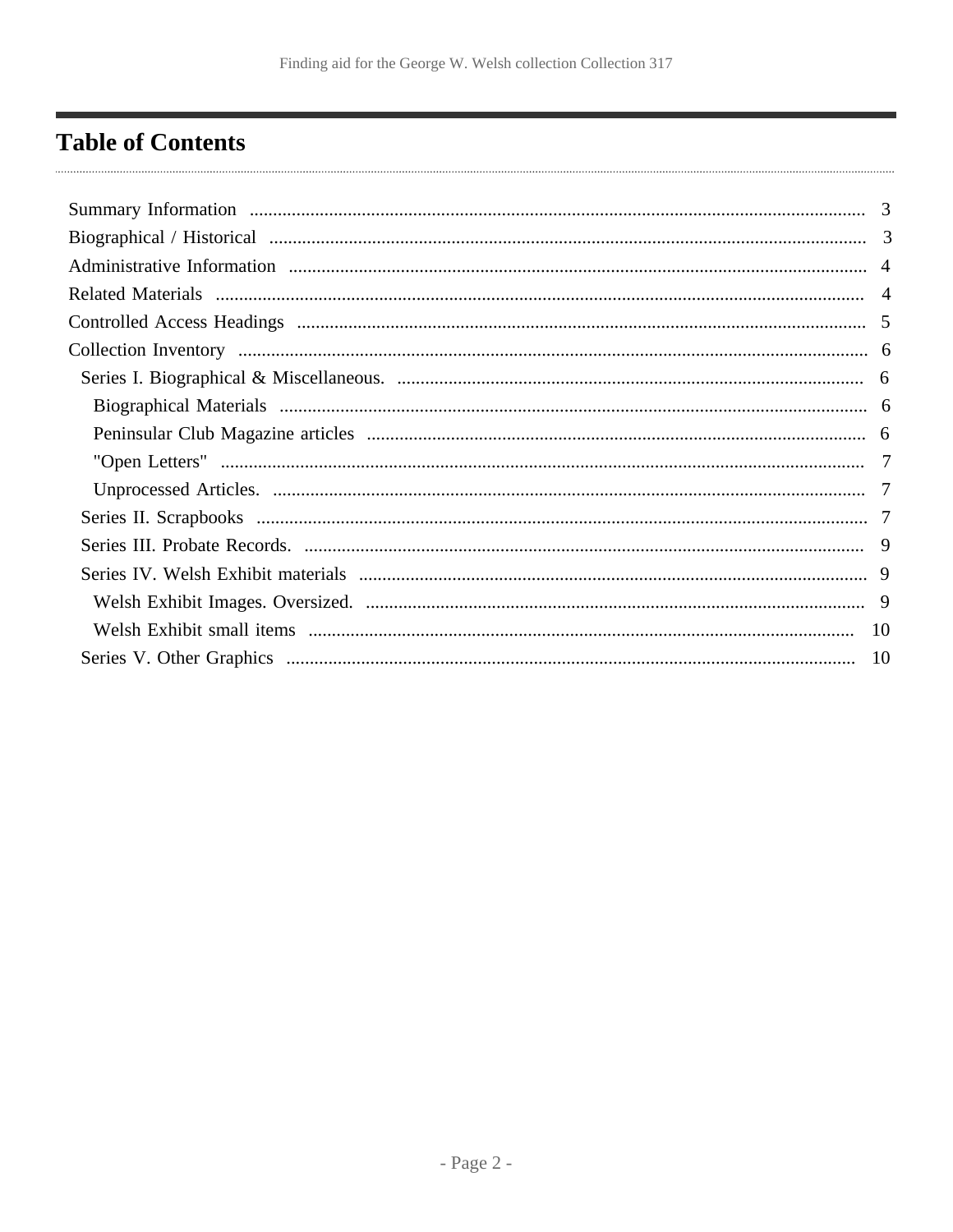## <span id="page-2-0"></span>**Summary Information**

| <b>Repository:</b>                  | Grand Rapids Public Library, Grand Rapids History and Special<br><b>Collections Department</b>                                                                                                                                                                                                                                                                                                                                                                                                                                                                                                                                                                                                                                                            |
|-------------------------------------|-----------------------------------------------------------------------------------------------------------------------------------------------------------------------------------------------------------------------------------------------------------------------------------------------------------------------------------------------------------------------------------------------------------------------------------------------------------------------------------------------------------------------------------------------------------------------------------------------------------------------------------------------------------------------------------------------------------------------------------------------------------|
| <b>Title:</b>                       | George W. Welsh collection                                                                                                                                                                                                                                                                                                                                                                                                                                                                                                                                                                                                                                                                                                                                |
| ID:                                 | Collection 317                                                                                                                                                                                                                                                                                                                                                                                                                                                                                                                                                                                                                                                                                                                                            |
| Date [inclusive]:                   | Circa 1940s-1970s                                                                                                                                                                                                                                                                                                                                                                                                                                                                                                                                                                                                                                                                                                                                         |
| <b>Physical Description:</b>        | 3.6 Linear Feet Six boxes                                                                                                                                                                                                                                                                                                                                                                                                                                                                                                                                                                                                                                                                                                                                 |
| Language of the<br><b>Material:</b> | English                                                                                                                                                                                                                                                                                                                                                                                                                                                                                                                                                                                                                                                                                                                                                   |
| Abstract:                           | This is a devised collection which brings together various accessions<br>and found materials related to George W. Welsh, a former Mayor and<br>City Manager of Grand Rapids, Michigan. Welsh served first as City<br>Manager from 1929-1932, later returning to that position briefly in<br>1954-1955. He held the position as Mayor from 1938 to 1950. Some<br>of Welsh's most significant contributions came during the Depression<br>years. As City Manager, he instituted a scrip system of wage payment,<br>providing work and food through operations such as the municipal<br>food store and providing housing for single men. The collection<br>includes newspaper and magazine clippings, scrapbooks, photographs<br>and images from an exhibit. |

**^** [Return to Table of Contents](#page-1-0)

# <span id="page-2-1"></span>**Biographical / Historical**

George W. Welsh was a former Mayor and City Manager of Grand Rapids, Michigan. Welsh served first as City Manager from 1929-1932, later returning to that position briefly in 1954-1955. He held the position as Mayor from 1938 to 1950.

One of Welsh's significant achievements is considered to be during the Depression years, when with the support of the City Commission, all manner of support was provided to destitute local families and individuals, before the federal welfare systems were established. Acting as City Manager, Welsh instituted a scrip system of wage payment, provided work and food through operations such as the municipal food store or one of the other thirty work operations and provided housing for single men.

One of the projects to provide work that Welsh pushed through was the construction of the Civil Auditorium Building. With his leadership, voters passed a 1.5 million dollar bond issue for construction,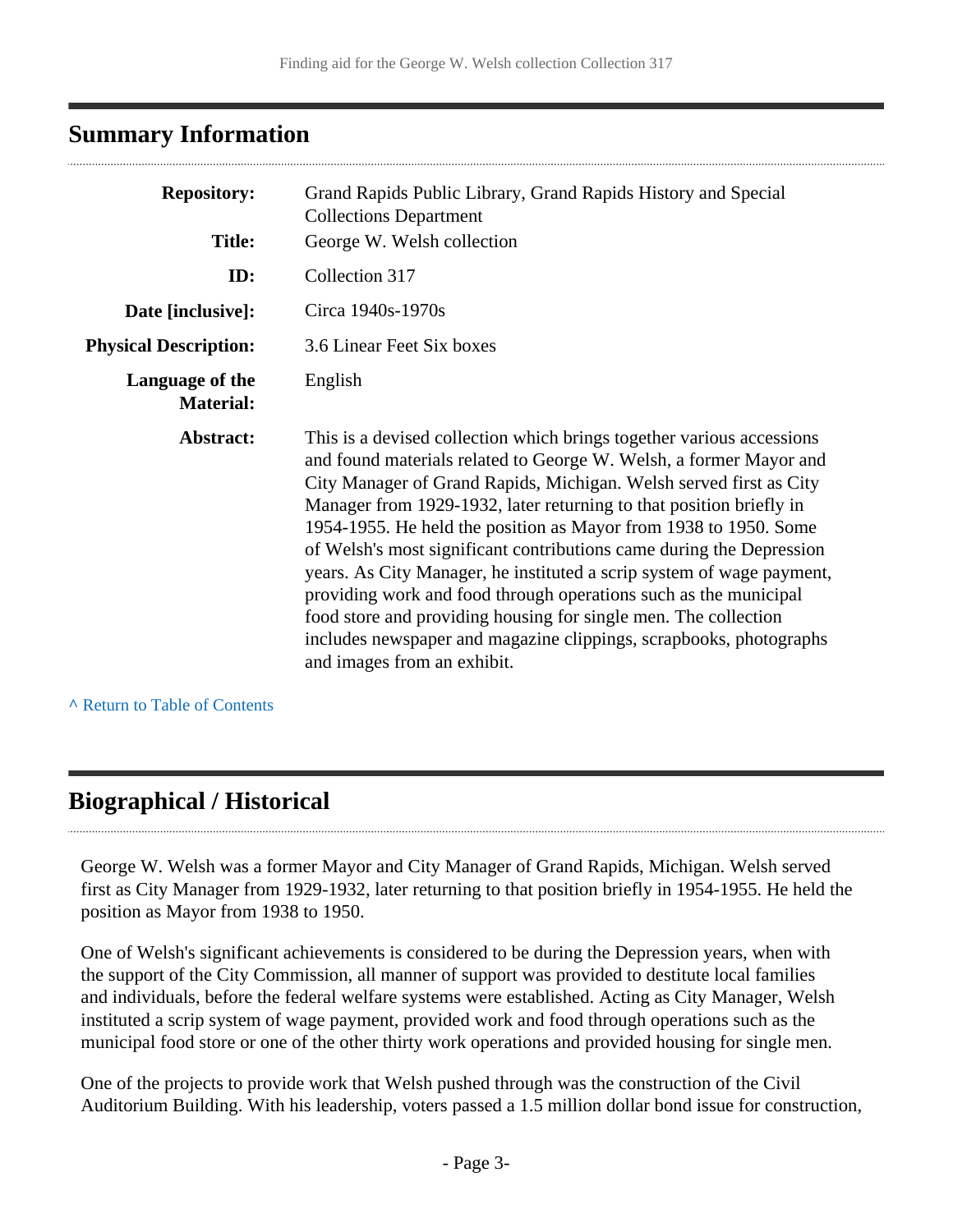Apr. 7, 1930. The Civic Auditorium, built in 1931/1932 and mostly razed in 2002, was renamed the George W. Welsh Civic Auditorium in 1974, in his honor.

During his administration as Mayor, Welsh worked to build a pipeline to Lake Michigan, in 1939-1940. He also worked with statewide lobbies to see that part of the State sales tax was returned to the local level. He was active in state politics for many years, but never won the higher offices he sought. Welsh was a power seeker and was often opposed in his bids for positions, at both the state and local level. He was outed from his mayoral position by the Citizen's Action movement, while being sought nationally and internationally at the same time, for his ideas and leadership.

**^** [Return to Table of Contents](#page-1-0)

# <span id="page-3-0"></span>**Administrative Information**

### **Publication Statement**

Grand Rapids Public Library, Grand Rapids History and Special Collections Department

111 Library Street NE Grand Rapids, Michigan 49503 [localhis@grpl.org](mailto:localhis@grpl.org) URL:<http://www.grpl.org>

### **Immediate Source of Acquisition**

Accession numbers 1986.311, 1986.293

**^** [Return to Table of Contents](#page-1-0)

# <span id="page-3-1"></span>**Related Materials**

### **Related Materials**

Coll. 029-14-48/49, Grand Rapids Typographical Union No. 39 Records. Correspondence (1944-1956) and contract with the George W. Welsh Printing Co.

Coll. 043, Morris Photo Coll. Image #1 Grand Rapids American Legion Delegation RE Conference Planning. Image includes George Welsh and Thomas Walsh. Also image nos. 471 and 497.

Coll. 046-20A-52, Chamber of Commerce Collection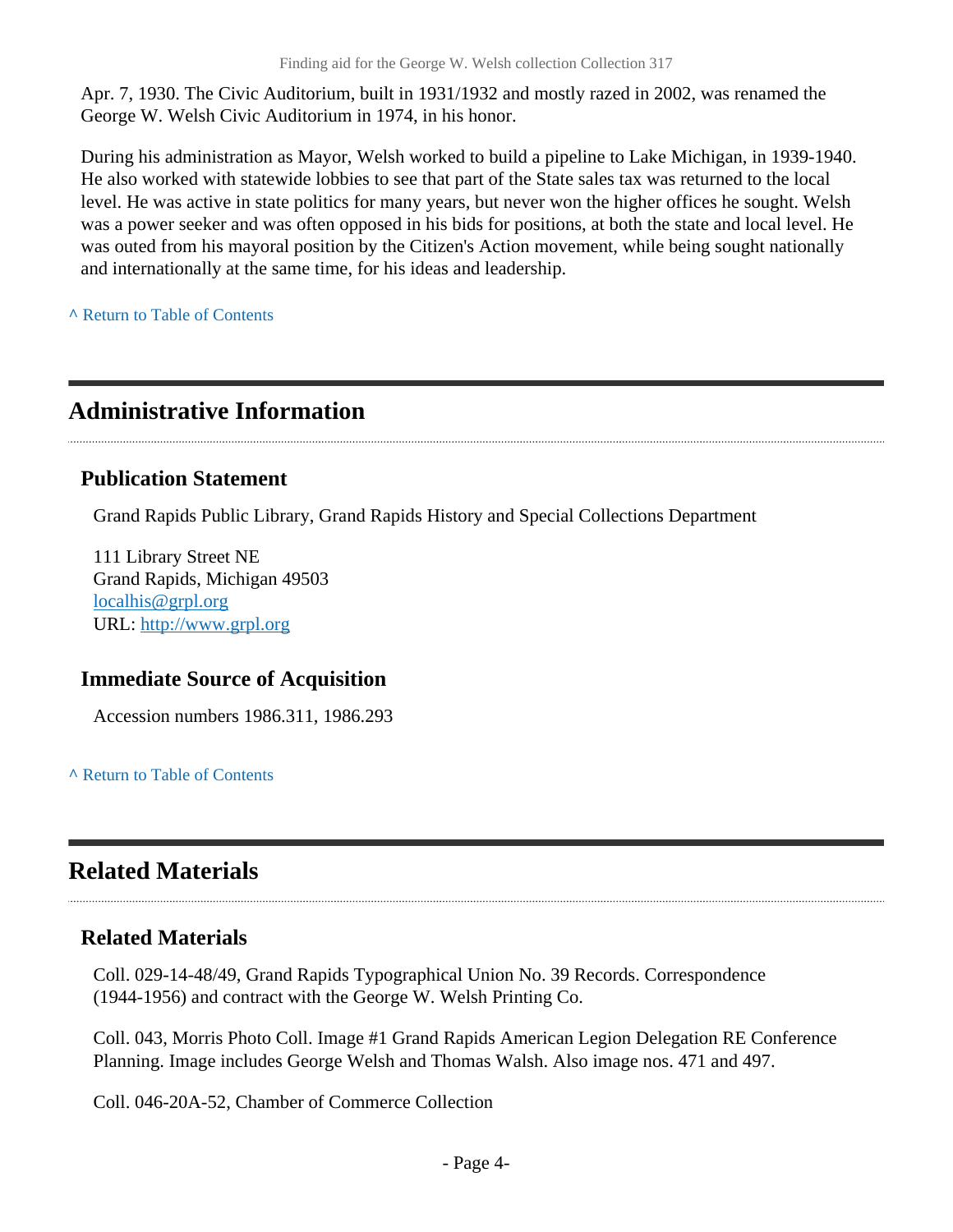Coll. 051, Grand Rapids Citizens League Papers.

Coll. 059, Hooper. Includes an image of George Welsh on a houseboat.

Coll. 067, Grand Rapids City Welfare Department. Scrip Labor Collection.

Coll. 075, Tom Walsh Collection, images of Welsh RE the airport.

Coll. 104, Dorothy Judd Collection, RE her law suit vs Welsh.

Coll. 125, various images, including those taken for articles in the Grand Rapids Herald.

Coll. 158, Helen Meade George Welsh Scrapbook

Coll. 164, GRPL Oral History Collection. Contains three different oral tapes, either presentations or interviews, including reminiscences in general, and information on annexation, and the Scrip program.

Coll. 175, GRPL Moving Images Collection. See Welsh segments on a couple of films, including "Grand Rapids presents its Mayor, George Welsh" on the Grand Rapids Film Sampler.

Coll. 185-3-30. Welsh images with copy negatives, most also found in this collection.

Coll. 203, Thomas J. Majchrzak Collection provides information on Majchrzak's experience managing the Social Center which, along with the Scrip program, were Welsh developed welfare programs during the 1930's.

Coll. 216, Welsh political ephemera.

Coll. 239-98.5, GRPL Scrapbook Collection. Welsh Recall Scrapbook.

Coll. 263, George Welsh and the ship the USS Grand Rapids.

Coll. 273, Father Dennis Morrow Coll. Image of George W. Welsh Company Building.

Coll. 303, GRPL City of Grand Rapids Collection, for city documents authored by Welsh as City Manager or as Mayor.

Coll. 326-P1, Colorama Studio Collection. Photo of Welsh seated at his desk.

**^** [Return to Table of Contents](#page-1-0)

# <span id="page-4-0"></span>**Controlled Access Headings**

• Depressions - 1929 -- Michigan -- Grand Rapids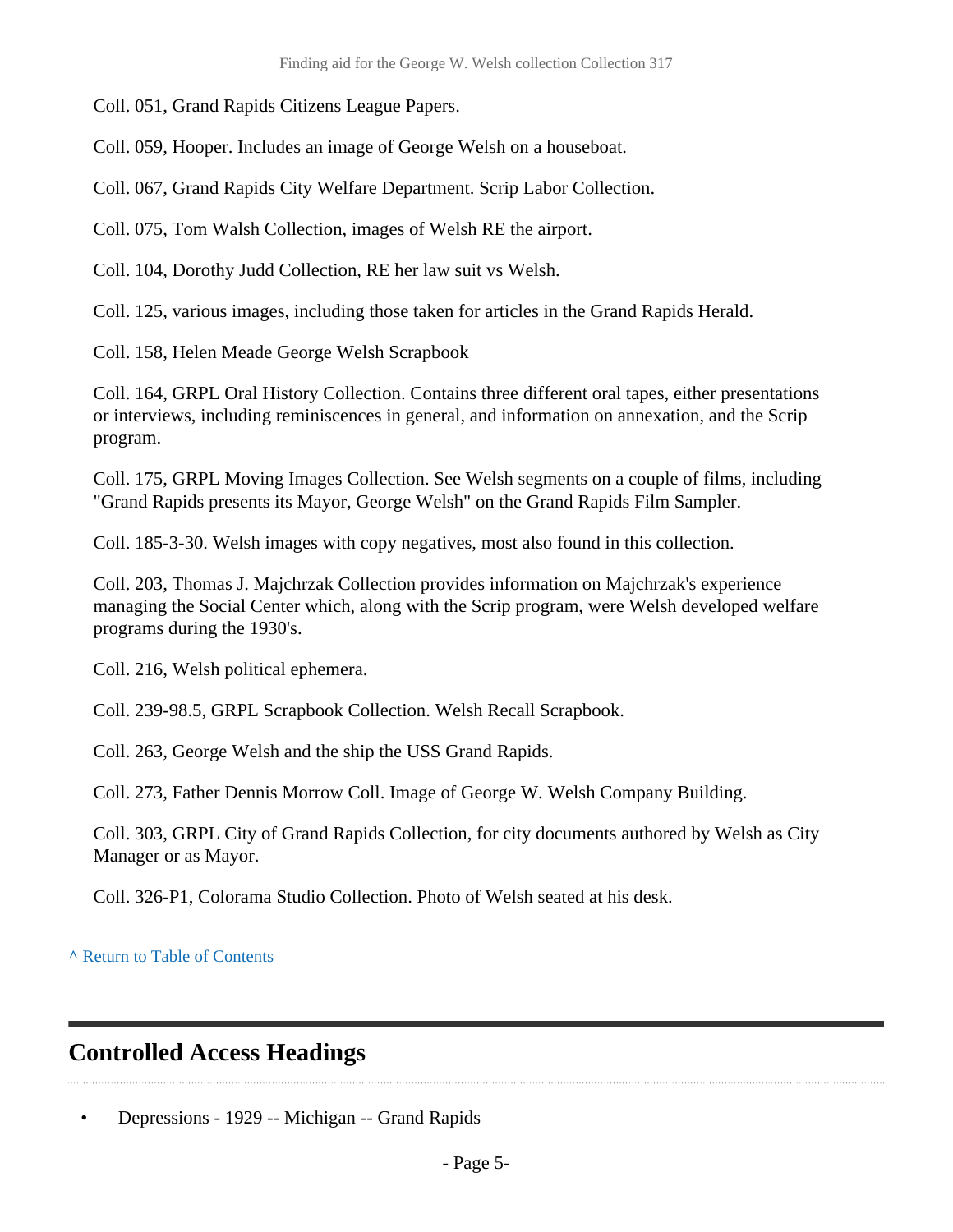- Politicians -- Michigan -- Grand Rapids
- Mayors -- Michigan -- Grand Rapids
- Grand Rapids (Mich.) -- History
- Welsh, George W

# <span id="page-5-0"></span>**Collection Inventory**

### <span id="page-5-1"></span>**Series I. Biographical & Miscellaneous.**

| <b>Title/Description</b>                                                                                                          | <b>Instances</b> |
|-----------------------------------------------------------------------------------------------------------------------------------|------------------|
| Audio tape. Reel to Reel. George Welsh's remarks at City<br>Commission meeting on Mar. 7, 1967. Regarding Annexation.<br>1999.087 | Box 6            |

### <span id="page-5-2"></span>**Biographical Materials**

#### Processing Information: **Processing Information**

Biographical materials transferred to Archives 2004 and Vertical File materials transferred to Archives 2002

| <b>Title/Description</b>                                                                                                                             | <b>Instances</b> |          |
|------------------------------------------------------------------------------------------------------------------------------------------------------|------------------|----------|
| Obituary clippings                                                                                                                                   | Box 1            | Folder 1 |
| Clippings related to Dorothy Judd libel suit                                                                                                         | Box 1            | Folder 2 |
| Misc. clippings                                                                                                                                      | Box 1            | Folder 3 |
| "Reminiscences of Grand Rapids by George Welsh, 1930 to the<br>present  GR Historical Society Newsletter, Dec. 1972. See<br>audio tape in Coll. 164. | Box 1            | Folder 4 |
| "George Welsh: the man who built the Civic Tim Goodwin.<br>Grand Rapids Magazine. V. 3, no. 10, Oct. 1975.                                           | Box 1            | Folder 5 |
| [Partial typed manuscript, no identification. Pg. 22-42]. On<br>Welsh, McKay, others                                                                 | Box 1            | Folder 6 |

### <span id="page-5-3"></span>**Peninsular Club Magazine articles**

| <b>Title/Description</b>                                                                                                                                                | <b>Instances</b> |                     |
|-------------------------------------------------------------------------------------------------------------------------------------------------------------------------|------------------|---------------------|
| George Welsh Discusses Consolidation. The Peninsular Club<br>Magazine, v. 27, no. 10, oct. 1958.                                                                        | Box 1            | Folder <sub>7</sub> |
| Story of the Airport : parts played by G.J. Johnson, George<br>Welsh, Elvin Swarthout, Governor Groesbeck, W.B. Stout and<br>other. Peninsular Club Magazine, Dec. n.d. | Box 1            | Folder <sub>7</sub> |
| Speaking of Campaign Expenditures  Famous Newberry Trial<br>of the 20's Studded with Big Names. Peninsular Club Magazine,<br>Nov. $n.d.$                                | Box 1            | Folder <sub>7</sub> |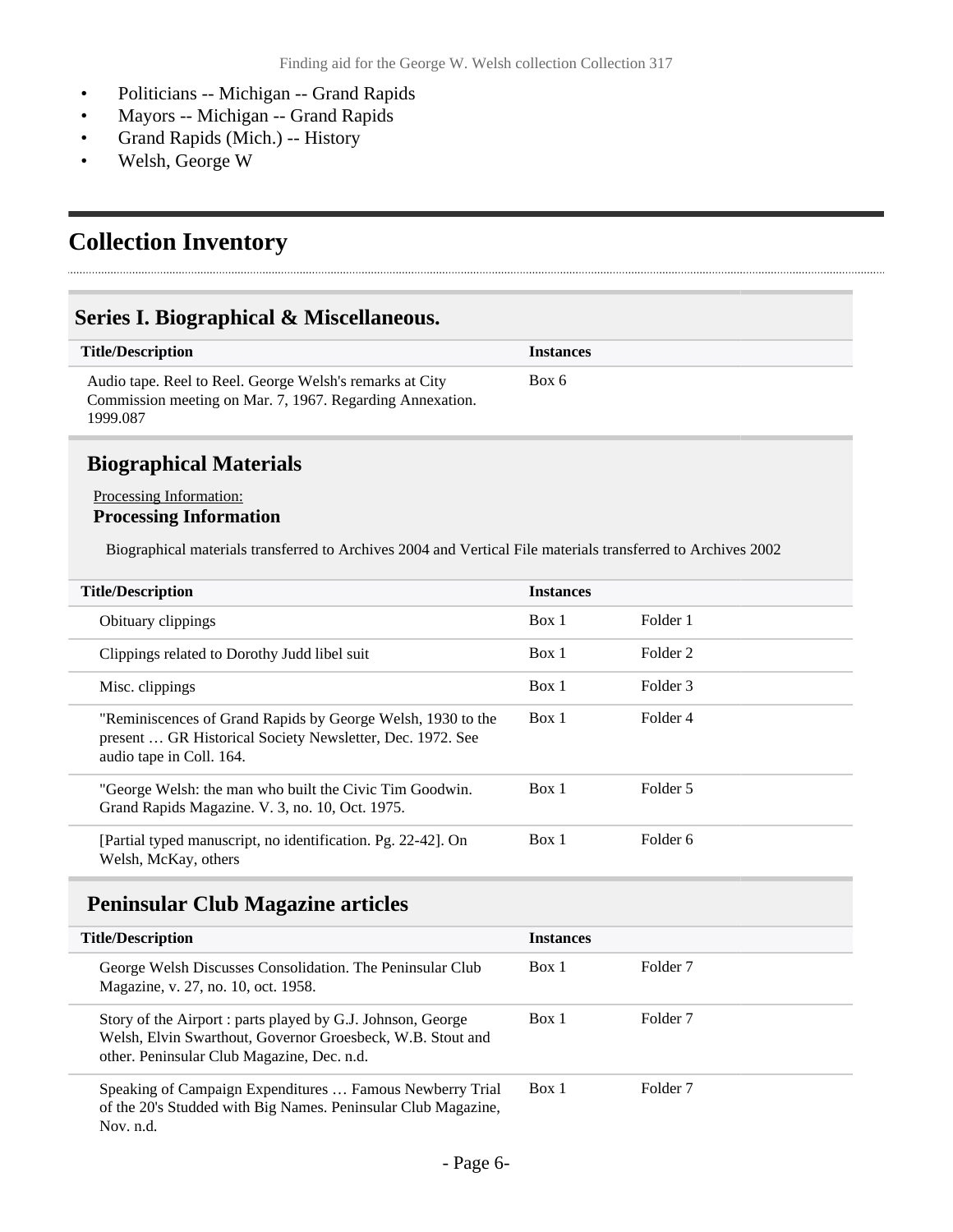| An Interview with George Welsh. Peninsular club Magazine,<br>Oct. n.d.                                                                                 | Box 1 | Folder <sub>7</sub> |
|--------------------------------------------------------------------------------------------------------------------------------------------------------|-------|---------------------|
| "The Gentleman from Utah.' Penclubber Welsh Recalls his Lone<br>Vote for Mormon Speakers / by George W. Welsh'' Peninsular<br>Club Magazine, Jan. n.d. | Box 1 | Folder <sub>7</sub> |
| Recollections of A.J. Groesbeck : a public servant / by George<br>W. Welsh. Peninsular Club Magazine, Aug. n.d.                                        | Box 1 | Folder <sub>7</sub> |
| George Welsh Tells the Story of Houseman Coats in Europe.<br>Reprinted from the Peninsular Club Magazine, March, 1957                                  | Box 1 | Folder <sub>7</sub> |
| Welsh Memorial page. Interpreter. v. 6, no. 40, July 5, 1974. Pg.                                                                                      | Box 5 |                     |

# <span id="page-6-0"></span>**"Open Letters"**

| <b>Title/Description</b>                                                                                | <b>Instances</b> |           |
|---------------------------------------------------------------------------------------------------------|------------------|-----------|
| "There, but for the Grace of God, Go I": the story of a political<br>Vendetta. [Jimmie Hoffa] Offprint. | Box 1            | Folder 8  |
| To a YMCA Secretary as he enters Politics. Commissioner elect<br>Westerman. May 1, 1958.                | Box 1            | Folder 9  |
| To the Mayor and City Commission of Grand Rapids. Aug. 20,<br>1963.                                     | Box 1            | Folder 10 |

### <span id="page-6-1"></span>**Unprocessed Articles.**

| <b>Title/Description</b>                                                                                                                                                  | <b>Instances</b>      |
|---------------------------------------------------------------------------------------------------------------------------------------------------------------------------|-----------------------|
| America's Number One Mayor / by Dubois Morris, Jr. [Poor]<br>condition] Source unknown. Make usage copy & put original in<br>plastic sleeve. VF transfer.                 | <b>Box</b><br>Unknown |
| The Big Splash: former Mayor and City Manager George<br>W. Welsh personally relates how he built Richmond Pool<br>without watering down his plan!" Source & date unknown. | <b>Box</b><br>Unknown |

#### **^** [Return to Table of Contents](#page-1-0)

### <span id="page-6-2"></span>**Series II. Scrapbooks**

#### Immediate Source of Acquisition: **Immediate Source of Acquisition**

1986.311

| <b>Title/Description</b>                                                                                                                                                                                      | <b>Instances</b> |
|---------------------------------------------------------------------------------------------------------------------------------------------------------------------------------------------------------------|------------------|
| Scrapbook 1. "George Welsh Your City Welcomes Your, January<br>27, 1947"—embrossed on cover. Scrapbook, including photos.<br>Black notebook, spiral binding. Clippings, correspondence, b/w<br>photos mostly. | Box 2            |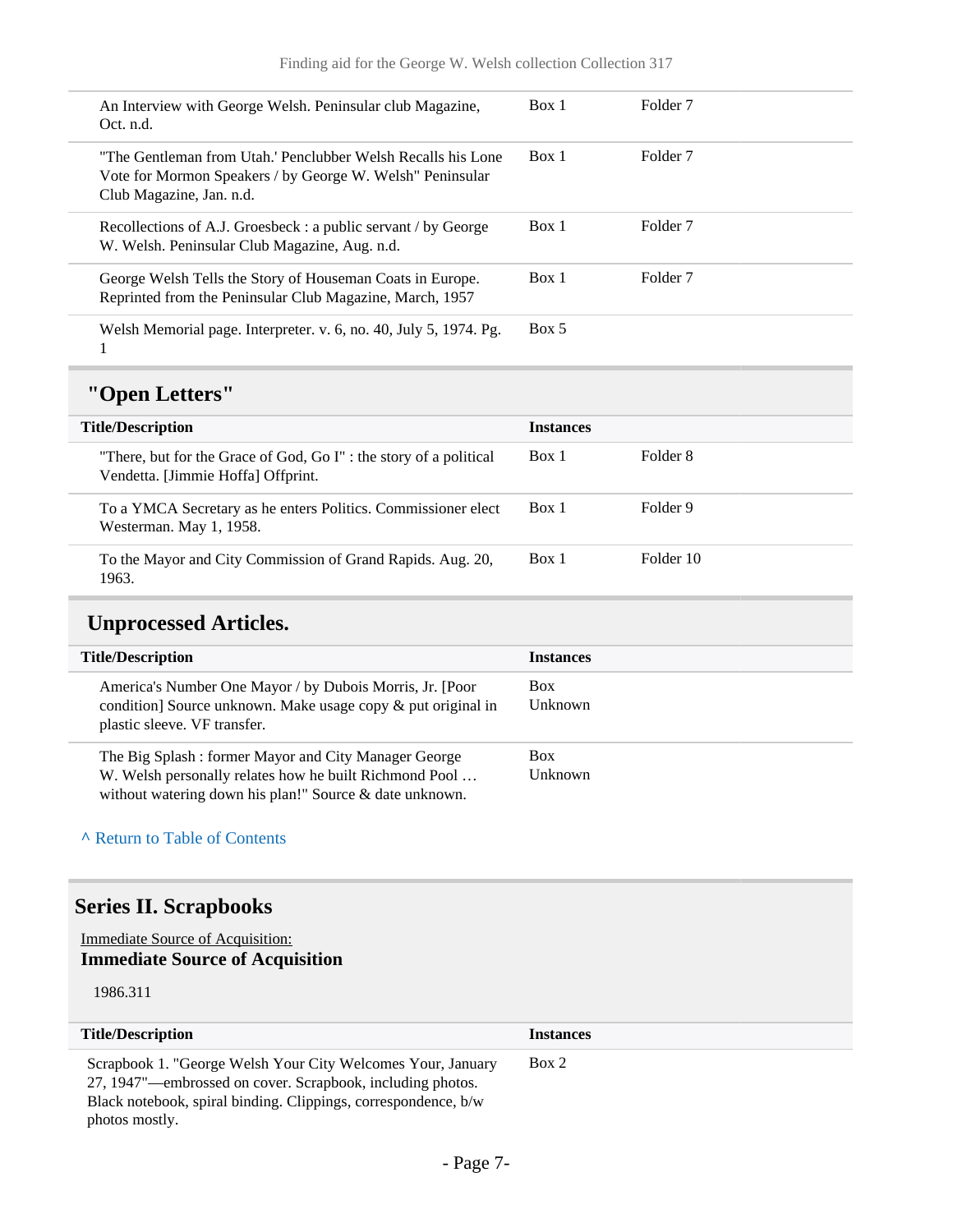| Scrapbook 2. "Mayor George W. Welsh, elected president of<br>U.S. Conference of Mayors in January 1947", inside front cover.<br>Clippings, correspondence, ephemera, blank pages at back. Black<br>scrapbook, with left ties.                                            | Box 2 |
|--------------------------------------------------------------------------------------------------------------------------------------------------------------------------------------------------------------------------------------------------------------------------|-------|
| Large folder of unfiled scrapbook materials.                                                                                                                                                                                                                             | Box 2 |
| Unfiled Scrapbook materials. George Welsh Scrapbooks and<br>collection of clippings, Charles Moore, donor.                                                                                                                                                               | Box 1 |
| <b>General</b>                                                                                                                                                                                                                                                           |       |
| Envelop has printed: Proofs from Peninsular typesetting.<br>Handwritten note: City Manager Story, G.W.W., Interpreter.<br>Agreements.                                                                                                                                    |       |
| The Truth – the Whole Truth and Nothing But the Truth" /<br>Independent Publishers, Peninsular Bldg., G.R. ca. 1962.                                                                                                                                                     | Box 1 |
| Civic Auditorium letterhead, with graphics on left margin,<br>in green & blue. "The George W. Welsh Civic Auditorium<br>Committee Announces the Dedication  Dedication Committee<br>[members listed] Manila envelop. "Voice of the People, State of<br>Michigan" return. | Box 1 |
| Bundle of galley proofs                                                                                                                                                                                                                                                  | Box 1 |
| Letter. State of Maine, Office of the Governor, Augusta. Jan. 15,<br>1964. To Adrian H. Scolten, Portland, Maine, from John H. Reed,<br>Governor. $+$ a copy, annotated.                                                                                                 | Box 1 |
| Our Christmases in Pioneer Kansas / by Adrian H. Scolten. No<br>sources                                                                                                                                                                                                  | Box 1 |
| Forword to this Compendium / by Bradford Hodges, no sources.<br>Contains much Adrian Scolten stuff.                                                                                                                                                                      | Box 1 |
| Manila envelop. Labeled in red ink: Fulton park. Shopping News,<br>Press Newsboys.                                                                                                                                                                                       | Box 1 |
| A Tribute to a dedicated Christian and a political martyr. Former<br>Mayor George Veldman. (Mar. 17, 1958) [leaflet]                                                                                                                                                     | Box 1 |
| An Open Letter to a Y.M.C.A. Secretary : as he enters Politics /<br>G.w.W., May 1, 1958[flyer] Found with above.                                                                                                                                                         | Box 1 |
| The Story of an Unfinished Libel Suit. Independent Publ., ca.<br>1962.                                                                                                                                                                                                   | Box 1 |
| Transparency of Fulton Street Park Veterans monuments, with a<br>corner of the YMCA.                                                                                                                                                                                     | Box 1 |
| Various types manuscript sections & a letter regarding Fulton St.<br>Park.                                                                                                                                                                                               | Box 1 |
| Return envelop with George W. Welsh Co. return. Has:                                                                                                                                                                                                                     | Box 1 |
| A Radio Torchlight parade : being a speech by George W. Welsh.                                                                                                                                                                                                           | Box 1 |

Feb. 16, 1950. GR radio stations.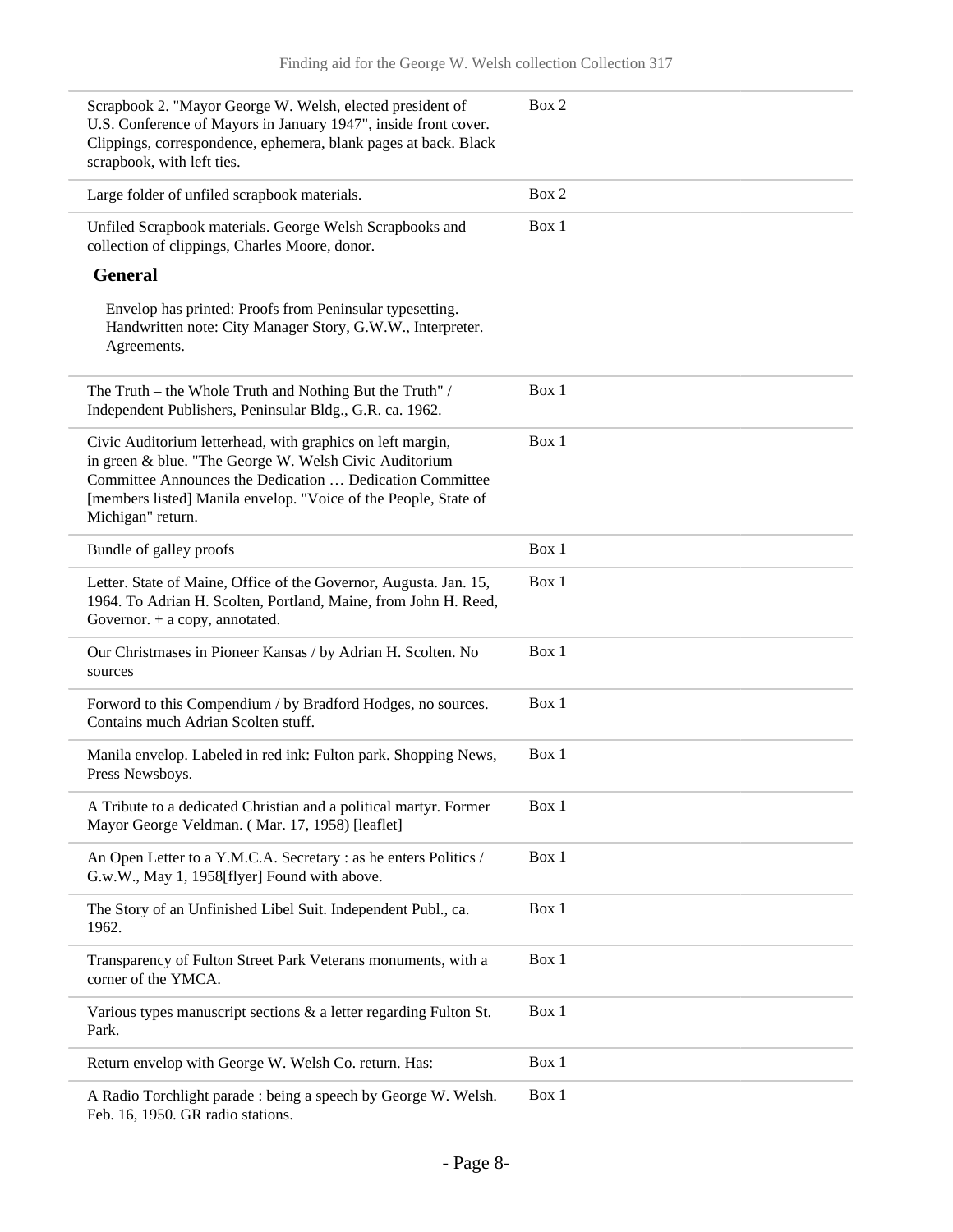| The Story of Two Doors: a radio address by George Wilson<br>Welsh WFUR. Feb. 1952. | Box 1 |
|------------------------------------------------------------------------------------|-------|
| Newspaper clippings                                                                | Box 1 |

**^** [Return to Table of Contents](#page-1-0)

### <span id="page-8-0"></span>**Series III. Probate Records.**

| <b>Title/Description</b> | <b>Instances</b> |
|--------------------------|------------------|
| Unprocessed. 1986.293    | Box 4            |
| Unprocessed. 1986.293    | Box 5            |

**^** [Return to Table of Contents](#page-1-0)

### <span id="page-8-1"></span>**Series IV. Welsh Exhibit materials**

# <span id="page-8-2"></span>**Welsh Exhibit Images. Oversized.**

| <b>Title/Description</b> |                                                                                                                                                                                                                                                        | <b>Instances</b> |
|--------------------------|--------------------------------------------------------------------------------------------------------------------------------------------------------------------------------------------------------------------------------------------------------|------------------|
|                          | 1. Portrait photo of old Welsh.                                                                                                                                                                                                                        | Box 5            |
|                          | 2. Welsh Auditorium. Interior. View toward stage.                                                                                                                                                                                                      | Box 5            |
|                          | 3. Welsh Auditorium. Interior. Lobby or main hall, with high<br>windows, double doors, palms, Deco décor.                                                                                                                                              | Box 5            |
|                          | 4. "Civic Auditorium" Exterior. Double lamp street lights.                                                                                                                                                                                             | Box 5            |
|                          | 5. Group photo, workmen seated on a brick wall or standing<br>behind the seated men, with Welsh in his straw hat standing in<br>the street. Appears to be at the side of a theater, suggested by the<br>marquee in the upper right corner., 1931-06-19 | Box 5            |
|                          | 6. Bird's eye of demolition, with smoke stack standing toward<br>river at left. Bissell Factory on the river in the background.,<br>1931-06-20                                                                                                         | Box 5            |
|                          | 7. View of site from the Grand River. Bissell factory at left,<br>Heyman's in background., 1931-09-01                                                                                                                                                  | Box 5            |
|                          | 8. View of site toward Bissell factory from the south with the<br>river left. Sign on stripped pole in the foreground has: S.E.<br>corner, Auditorium., 1931-10-26                                                                                     | Box 5            |
|                          | 9. Group image. Ground Breaking. Men in suits $&$ hats, standing<br>around the site, one with a shovel. Digging equipment with<br>shovel at left., 1931-10-26                                                                                          | Box 5            |
|                          | 10. Equipment with pulleys in a trench. 5 men standing behind,<br>most with axes. Man to front left may be a foreman giving<br>directions. Smoke stack in background upper left.                                                                       | Box 5            |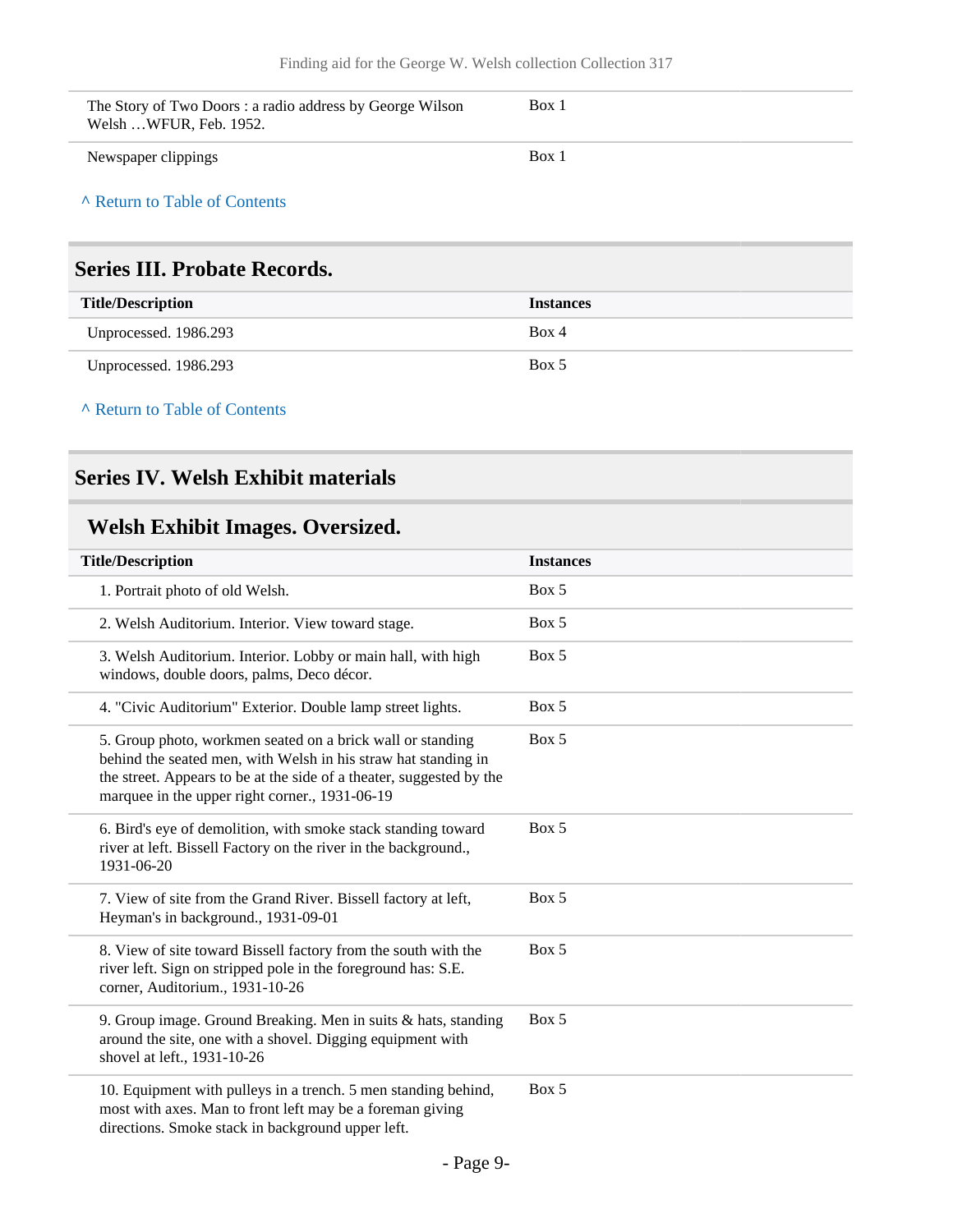| 11. Sign: By January 2, 1933, the Civic Auditorium was a reality<br>$\cdots$                                                                                                                                                                                                                                                                                               | Box 5             |
|----------------------------------------------------------------------------------------------------------------------------------------------------------------------------------------------------------------------------------------------------------------------------------------------------------------------------------------------------------------------------|-------------------|
| 12. View of site from the Grand River before the demolition.<br>Shows Railroad tracks leading under a building. Panoramic<br>image is pieced together in an irregular manner at the right, new<br>the Yellow Cab Co. billboard. Sign for "101 Ranch   Wild West"<br>Heyman's in background left, and Bissell corner seen at far left.<br>"June 5, 1931" lower left corner. | Drawer<br>FF.IX.A |

# <span id="page-9-0"></span>**Welsh Exhibit small items**

| Box 2<br>13. Political poster(?) excerpt: George W. Welsh, Candidate for<br>Re-election as State Representative<br>Box 2<br>14. Head shot of young Welsh.<br>Box 2<br>15. Evening Press Newsboys image excerpt, presumed to be the<br>child Welsh.<br>Box 2<br>16. Two men standing on steps of an unidentified building,<br>Welsh in straw hat at left, Govern Groesbeck on the right. From<br>an unidentified publication.<br><b>Related Materials:</b><br><b>Related Materials</b><br>See Coll. 185 for copy print. Neg. 3347.<br>Box 2<br>17. Two men seated, in front of a portion of a large hanging<br>flag, a man is just visible peeping between them. Welsh at right,<br>Wendell Wilkie on the left.<br><b>Related Materials:</b><br><b>Related Materials</b><br>See Coll. 185 for copy print. Neg. 3345.<br>Box 2<br>18. Three men consulting a piece of paper. President Harry<br>Truman left, Baltimore Mayor Thomas D'Alesandro center, and<br>George Welsh, right. 1948.<br><b>Related Materials:</b><br><b>Related Materials</b><br>See Coll. 185 for copy print. Neg. 3344.<br>A Return to Table of Contents | <b>Title/Description</b> | <b>Instances</b> |  |  |
|-------------------------------------------------------------------------------------------------------------------------------------------------------------------------------------------------------------------------------------------------------------------------------------------------------------------------------------------------------------------------------------------------------------------------------------------------------------------------------------------------------------------------------------------------------------------------------------------------------------------------------------------------------------------------------------------------------------------------------------------------------------------------------------------------------------------------------------------------------------------------------------------------------------------------------------------------------------------------------------------------------------------------------------------------------------------------------------------------------------------------------|--------------------------|------------------|--|--|
|                                                                                                                                                                                                                                                                                                                                                                                                                                                                                                                                                                                                                                                                                                                                                                                                                                                                                                                                                                                                                                                                                                                               |                          |                  |  |  |
|                                                                                                                                                                                                                                                                                                                                                                                                                                                                                                                                                                                                                                                                                                                                                                                                                                                                                                                                                                                                                                                                                                                               |                          |                  |  |  |
|                                                                                                                                                                                                                                                                                                                                                                                                                                                                                                                                                                                                                                                                                                                                                                                                                                                                                                                                                                                                                                                                                                                               |                          |                  |  |  |
|                                                                                                                                                                                                                                                                                                                                                                                                                                                                                                                                                                                                                                                                                                                                                                                                                                                                                                                                                                                                                                                                                                                               |                          |                  |  |  |
|                                                                                                                                                                                                                                                                                                                                                                                                                                                                                                                                                                                                                                                                                                                                                                                                                                                                                                                                                                                                                                                                                                                               |                          |                  |  |  |
|                                                                                                                                                                                                                                                                                                                                                                                                                                                                                                                                                                                                                                                                                                                                                                                                                                                                                                                                                                                                                                                                                                                               |                          |                  |  |  |
|                                                                                                                                                                                                                                                                                                                                                                                                                                                                                                                                                                                                                                                                                                                                                                                                                                                                                                                                                                                                                                                                                                                               |                          |                  |  |  |
|                                                                                                                                                                                                                                                                                                                                                                                                                                                                                                                                                                                                                                                                                                                                                                                                                                                                                                                                                                                                                                                                                                                               |                          |                  |  |  |
|                                                                                                                                                                                                                                                                                                                                                                                                                                                                                                                                                                                                                                                                                                                                                                                                                                                                                                                                                                                                                                                                                                                               |                          |                  |  |  |
|                                                                                                                                                                                                                                                                                                                                                                                                                                                                                                                                                                                                                                                                                                                                                                                                                                                                                                                                                                                                                                                                                                                               |                          |                  |  |  |
|                                                                                                                                                                                                                                                                                                                                                                                                                                                                                                                                                                                                                                                                                                                                                                                                                                                                                                                                                                                                                                                                                                                               |                          |                  |  |  |
|                                                                                                                                                                                                                                                                                                                                                                                                                                                                                                                                                                                                                                                                                                                                                                                                                                                                                                                                                                                                                                                                                                                               |                          |                  |  |  |
|                                                                                                                                                                                                                                                                                                                                                                                                                                                                                                                                                                                                                                                                                                                                                                                                                                                                                                                                                                                                                                                                                                                               |                          |                  |  |  |
|                                                                                                                                                                                                                                                                                                                                                                                                                                                                                                                                                                                                                                                                                                                                                                                                                                                                                                                                                                                                                                                                                                                               |                          |                  |  |  |
|                                                                                                                                                                                                                                                                                                                                                                                                                                                                                                                                                                                                                                                                                                                                                                                                                                                                                                                                                                                                                                                                                                                               |                          |                  |  |  |

# <span id="page-9-1"></span>**Series V. Other Graphics**

| <b>Title/Description</b> | Instances |
|--------------------------|-----------|
|                          |           |